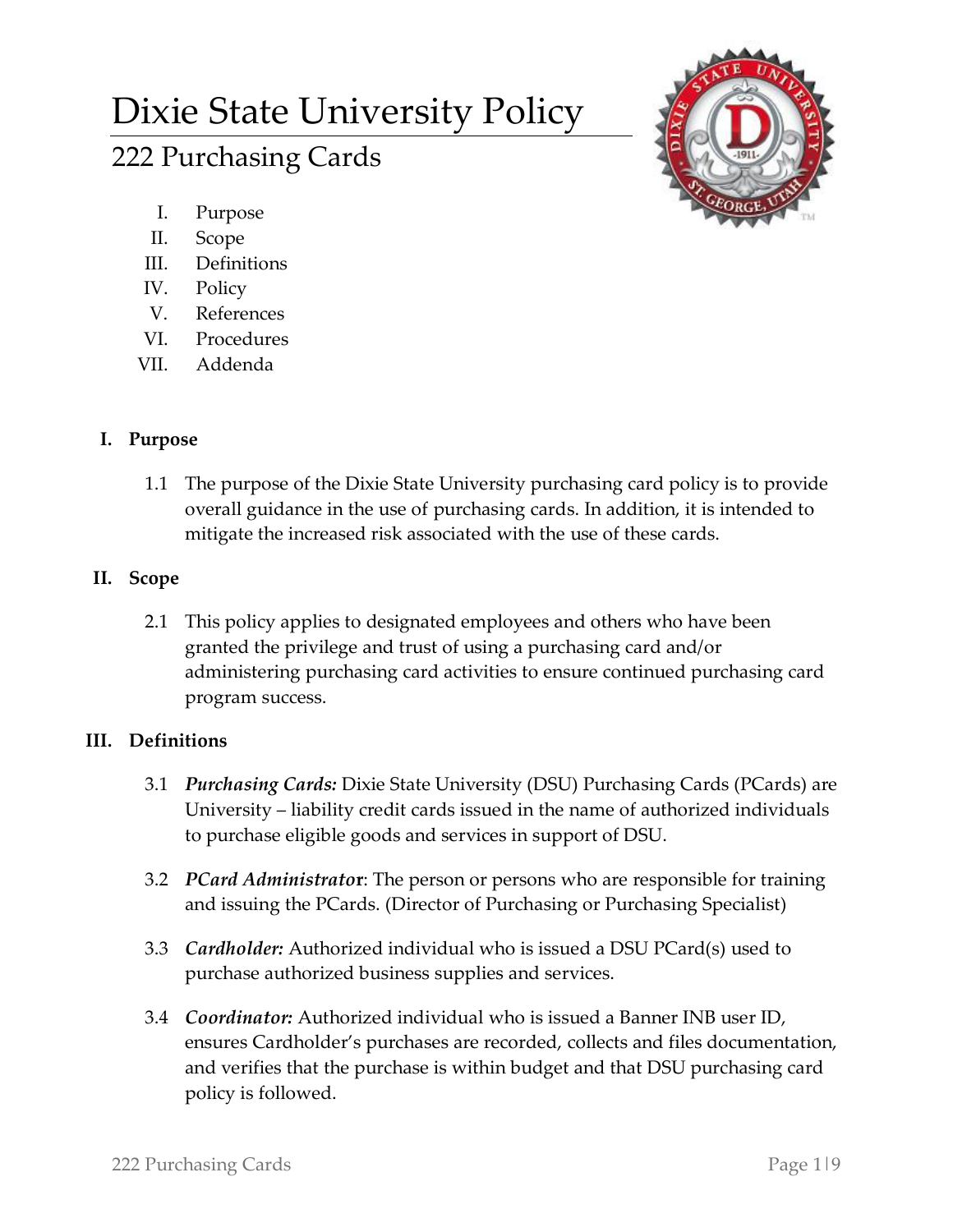- 3.5 *Budget Administrator:* Authorized budget administrator who verifies that the purchase is an appropriate business expense and documentation is on file, approves the expense, and addresses inappropriate purchases with the cardholder.
- 3.6 *Original Documentation:* Itemized receipts providing detailed information about the purchase, including what was bought, how many items were purchased, and the total amount charged or credited.
- 3.7 *Violations:* Non-compliance with Federal and State laws and University policies.

### **IV. Policy**

- 4.1 Purchasing Cards are used for approved University purchases not to exceed single transaction limits and monthly cycle limits. Only eligible University business expenses may be charged to a PCard; personal purchases are strictly prohibited. All PCard transactions must be supported by original itemized receipts. Documentation must be approved by a person other than the cardholder. Violations of the PCard Policy may result in disciplinary action up to and including termination of employment.
- 4.2 This policy and the associated procedures explain proper PCard practices including the following:
	- 4.2.1 Responsibilities of cardholders, coordinators, budget administrators and dean/department head
	- 4.2.2 Obtaining, requesting changes, and lost PCards
	- 4.2.3 Allowable and unallowable purchases
	- 4.2.4 Support documentation and reconciliation requirements
	- 4.2.5 Improper use, auditing, and violations

#### **V. References**

- 5.1 Utah Code: 63G-6a: Utah Procurement Code, General Procurement Code
- 5.2 DSU Policy 221: University Procurement

#### **VI. Procedures**

6.1 Responsibilities of cardholders, coordinators, budget administrators, and dean/department head: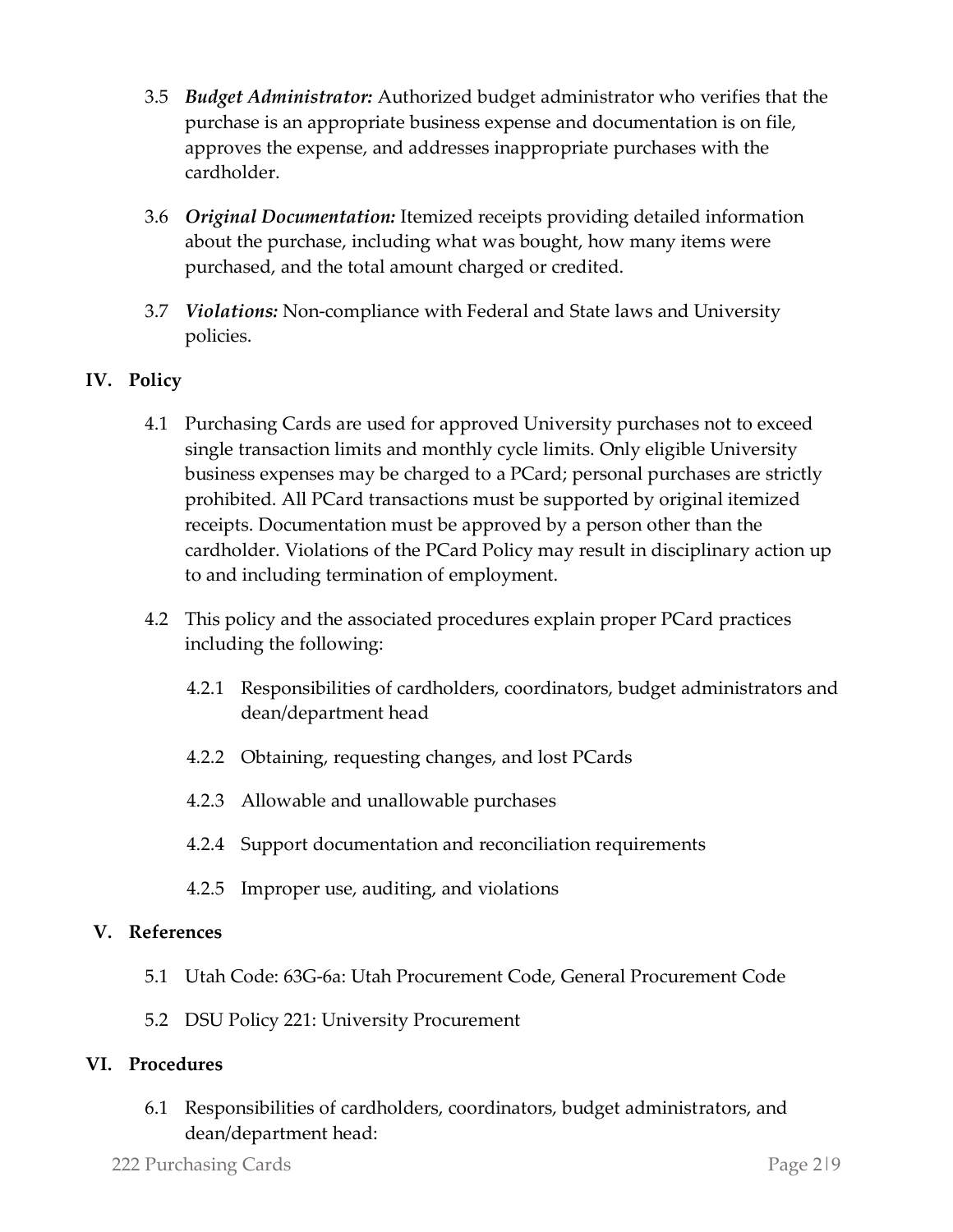- 6.1.1 Cardholder Responsibilities
	- 6.1.1.1 Familiarity with allowable transactions as defined by Utah State Law and DSU Purchasing Policy 221.
	- 6.1.1.2 Understand what CAN and CANNOT be purchased with the PCard, (See procedure 6.3).
	- 6.1.1.3 Understand how University policies impact PCard use.
	- 6.1.1.4 Understand that all card use is subject to review and audit.
	- 6.1.1.5 Obtain itemized receipts/invoices for EVERY purchase and every credit.
	- 6.1.1.6 Submit all itemized receipts or a missing receipt form to the coordinator.
	- 6.1.1.7 Immediately dispute any charges with the vendor and if unresolved, file a formal dispute with the card issuing bank within 60 days of the transaction.
	- 6.1.1.8 Ensure the physical security of the PCard and protect the account number.
	- 6.1.1.9 Whenever possible, see that Utah State sales tax is not charged on purchases made within the State of Utah.
	- 6.1.1.10 Each transaction receipt must be manually signed, or electronically approved within Banner Workflow.
	- 6.1.1.11 Accept responsibility for the proper use of the PCard.
	- 6.1.1.12 Notify PCard Administrators immediately of department changes or end of employment with the University. (Director of Purchasing Services or Purchasing Specialist.)
	- 6.1.1.13 Cardholders must complete the PCard training and quiz. Upon completion, turn in the "Purchasing Cardholder's Agreement" form to the PCard Administrators before receiving a PCard.
- 6.1.2 Coordinator Responsibilities
	- 6.1.2.1 Notify the cardholder if a receipt has not been received for a transaction in Banner.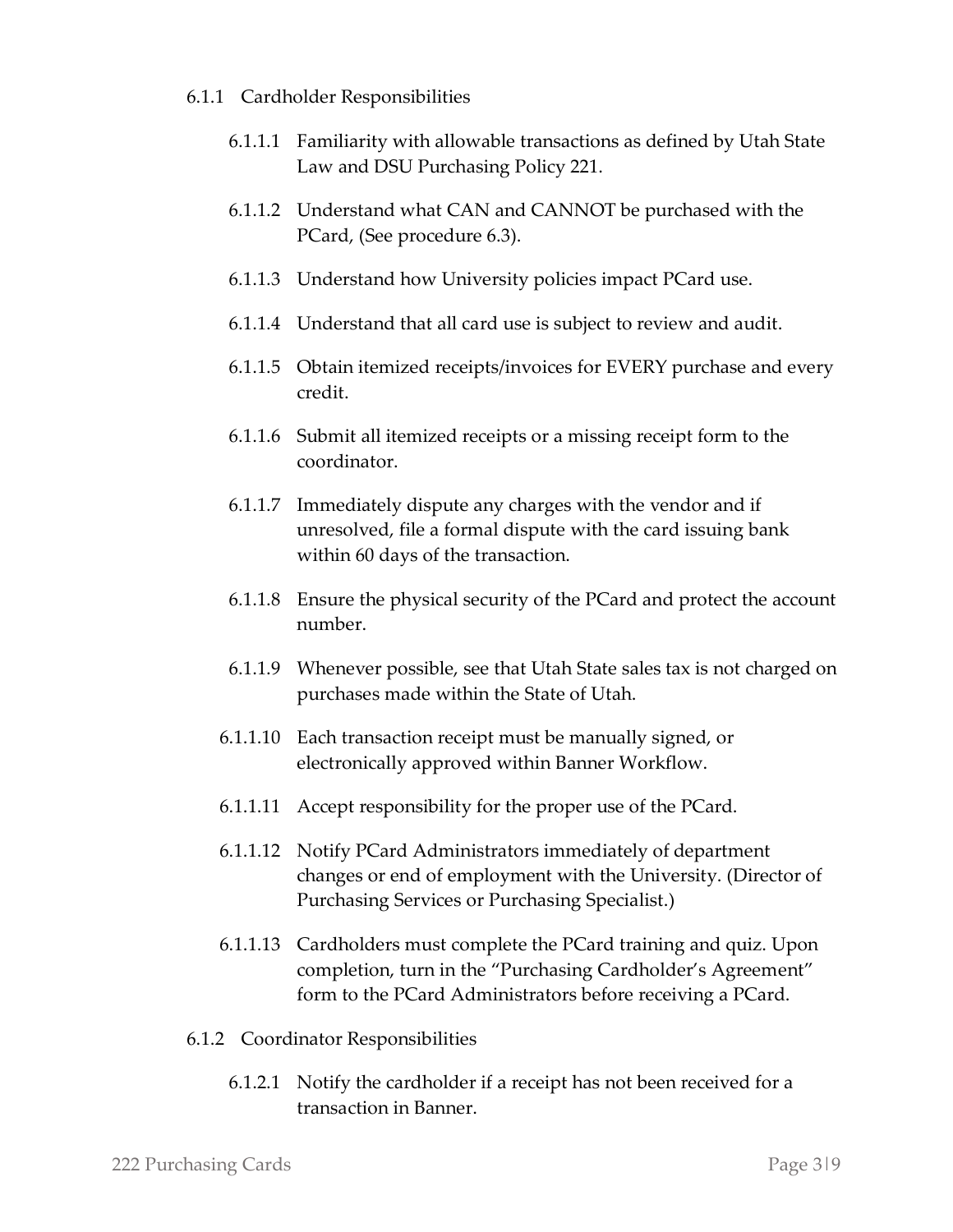- 6.1.2.2 File all itemized receipts and support documentation for the transaction.
- 6.1.2.3 Ensure all information is entered into Banner.
- 6.1.2.4 Reallocate the transaction to the appropriate index and account code(s).
- 6.1.2.5 Verify that all University policies are followed and the transaction is within budget.
- 6.1.3 Budget Administrator Responsibilities
	- 6.1.3.1 Verify that the transaction is an appropriate business expense.
	- 6.1.3.2 Verify that all required support documentation is on file.
	- 6.1.3.3 Approve the transactions by signing the cardholder statement.
	- 6.1.3.4 Address inappropriate transactions with the cardholder.
- 6.1.4 Dean/Department Head
	- 6.1.4.1 Notify PCard Administrators of changes in PCard Coordinators and/or Budget Administrators.
	- 6.1.4.2 Notify PCard Administrators of transferring or terminating Cardholders.
- 6.2 Obtaining, requesting changes, and lost PCards.
	- 6.2.1 Obtaining a DSU PCard
		- 6.2.1.1 Training must be completed, a short test will be given, and a signed Agreement Form must be completed in order to obtain a PCard.
		- 6.2.1.2 Complete and submit a PCard Application Form to PCard Administrators in the Business Services Department. (Plan on 10 business days after submitting the application before receiving a card.)
		- 6.2.1.3 PCard Administrators will notify the cardholder when the card has been delivered.
	- 6.2.2 Requesting Changes on a PCard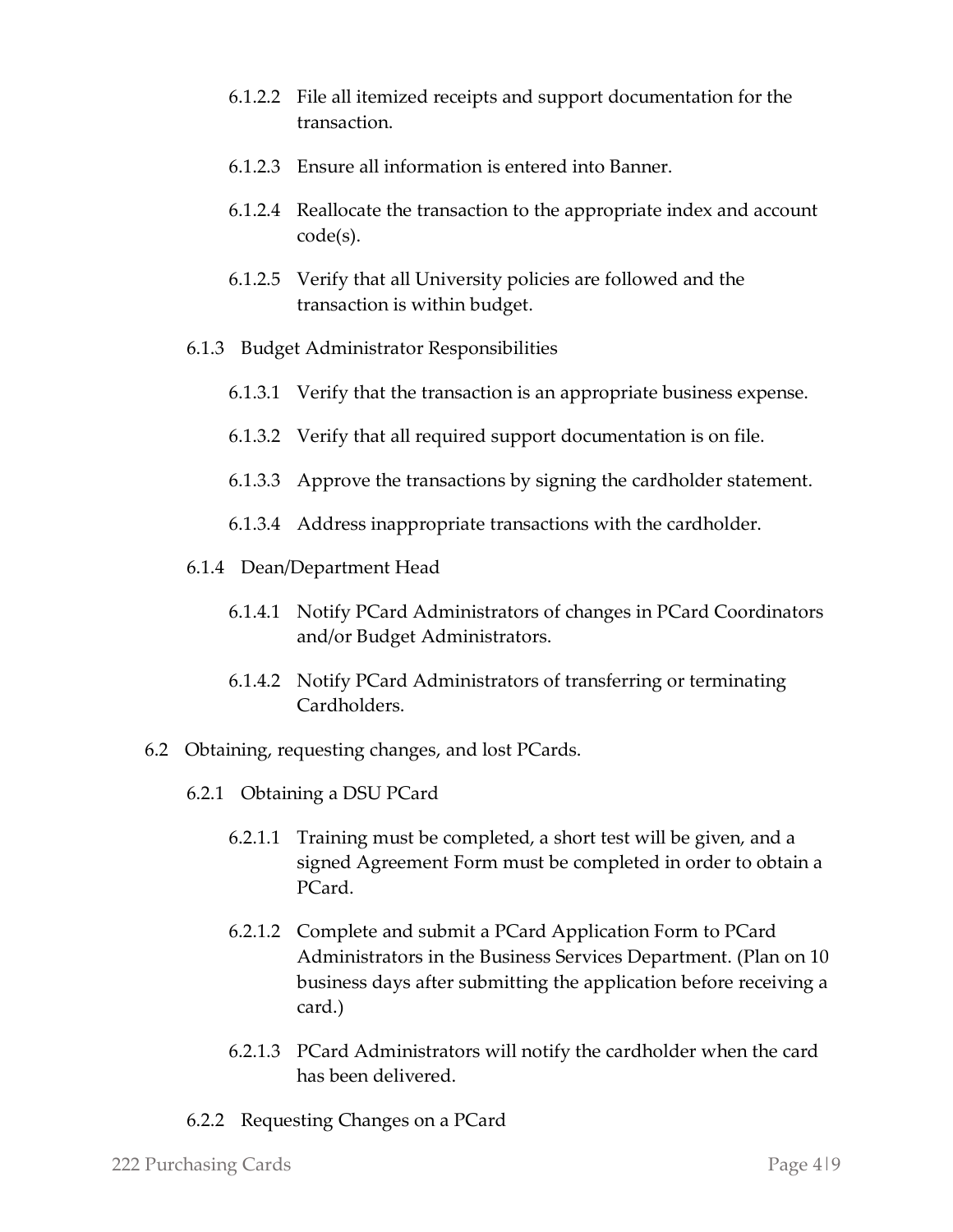6.2.2.1 To request a change on an existing PCard, return a completed change of information for purchasing card form to the PCard Administrators, (Purchasing Director or Purchasing Specialist), to inform them of the change(s). ONLY include the last 6 digits of the card's account number.

#### 6.2.3 Lost Cards

- 6.2.3.1 All PCards are the property of Dixie State University. If a card is lost or stolen, please do the following:
	- 6.2.3.1.1 Immediately notify one of the PCard Administrators and US Bank Customer Service (1-800-344-5696). US Bank will block additional use of a lost/stolen card upon telephone notification. Prompt action in these circumstances can reduce the University's liability for fraudulent charges.
- 6.3 Allowable and unallowable purchases
	- 6.3.1 Allowable Purchases
		- 6.3.1.1 The DSU PCard can be used wherever VISA is accepted.
		- 6.3.1.2 All purchases must be made in compliance with University purchasing policies. (Refer to the policies on the DSU website.)
		- 6.3.1.3 Only the authorized cardholder may use the card.
		- 6.3.1.4 DSU employees may request a PCard (or use their current PCard) to use for their own University-related travel. Employees may not use their PCard to pay the travel expenses of another traveler unless it qualifies as group travel. Expenses for travel may include airfare, lodging, shuttles, taxis, rental car, fuel for rental car, and conference registration. Meals for individual travel are never allowed on a PCard. Meals will be reimbursed based on current per diem rates or actual receipts based in accordance with the DSU travel policy. For further information regarding PCards and travel please refer to DSU policy #223, Travel, Meals, Entertainment and Relocation Section 4.8.3.1.
	- 6.3.2 Unallowable Purchases
		- 6.3.2.1 Personal purchases of any kind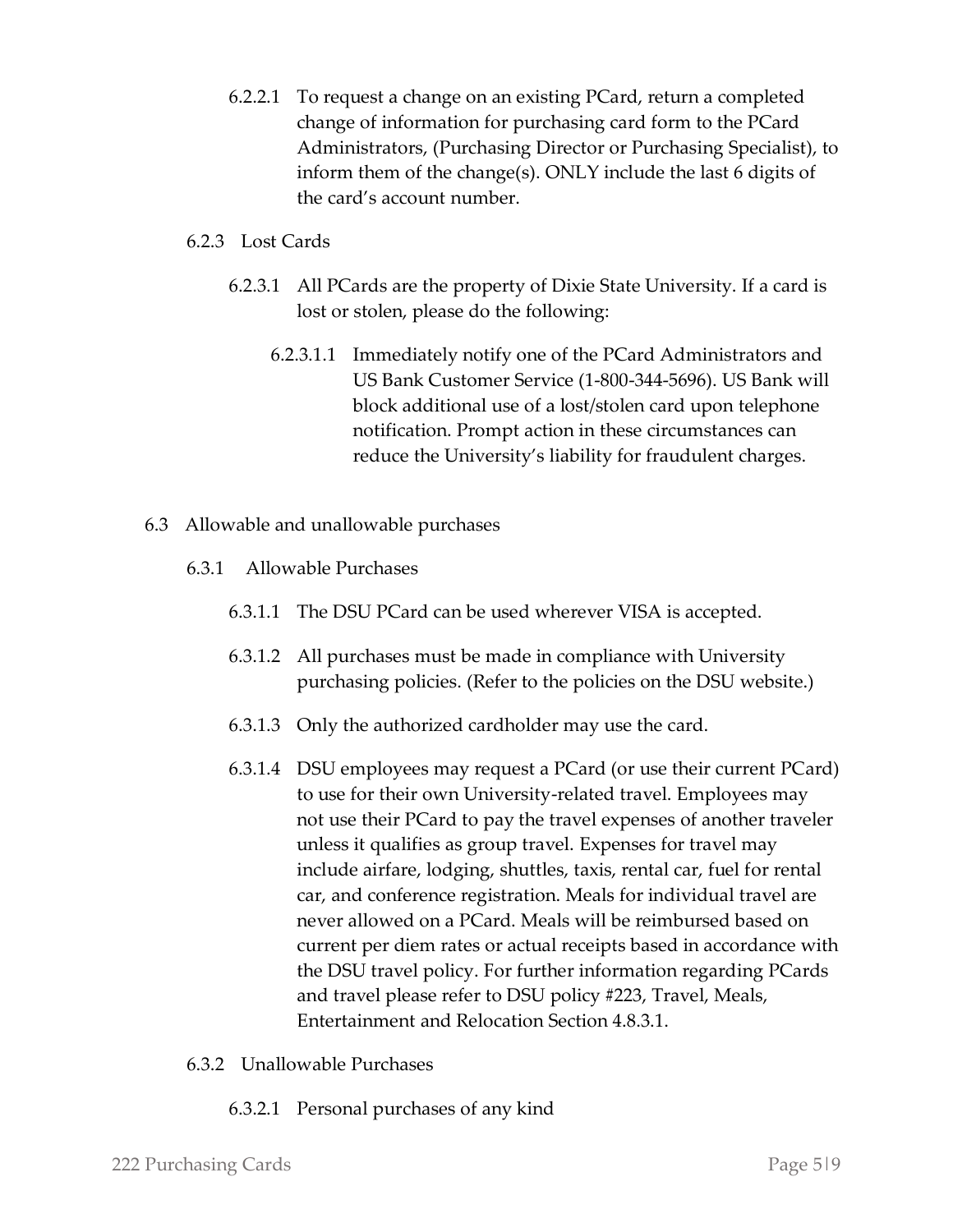- 6.3.2.2 Wines or liquors
- 6.3.2.2 Gifts and gift cards, rewards
- 6.3.2.3 Computers, including laptops and desktops
- 6.3.2.4 iPads (or similar tablets)
- 6.3.2.5 Cell Phones and cell phone equipment
- 6.3.2.6 iPods (or similar MP3 players)
- 6.3.2.7 Local meals
- 6.3.2.8 Utah State Sales Tax (unless it is mandatory, i.e., tax on hotels, meals, etc.)
	- 6.3.2.8.1 DSU is tax exempt. The sales tax exemption number is printed on the face of the card (12020247-002-STC). It is the cardholder's responsibility to ensure that tax is not charged. If tax is charged, contact the merchant and request a credit for that amount.
- 6.4 Support documentation and reconciliation required
	- 6.4.1 Support Documentation
		- 6.4.1.1 Appropriate source documentation is original itemized receipts. These provide detailed information about the purchase, including what was bought, how many items were purchased, and the total amount charged or credited.
	- 6.4.2 PCard Transaction Reconciliation
		- 6.4.2.1 Reconciling itemized receipts to transactions reported on the credit card statement allows the Cardholder to make sure that all purchases have been reported, that any credits have been received, and provides the opportunity to resolve any discrepancies.
- 6.5 Improper use, auditing, and violations
	- 6.5.1 Improper Use of a PCard
		- 6.5.1.1 For questions regarding whether a PCard can be used for a certain type of purchase, please contact one of the PCard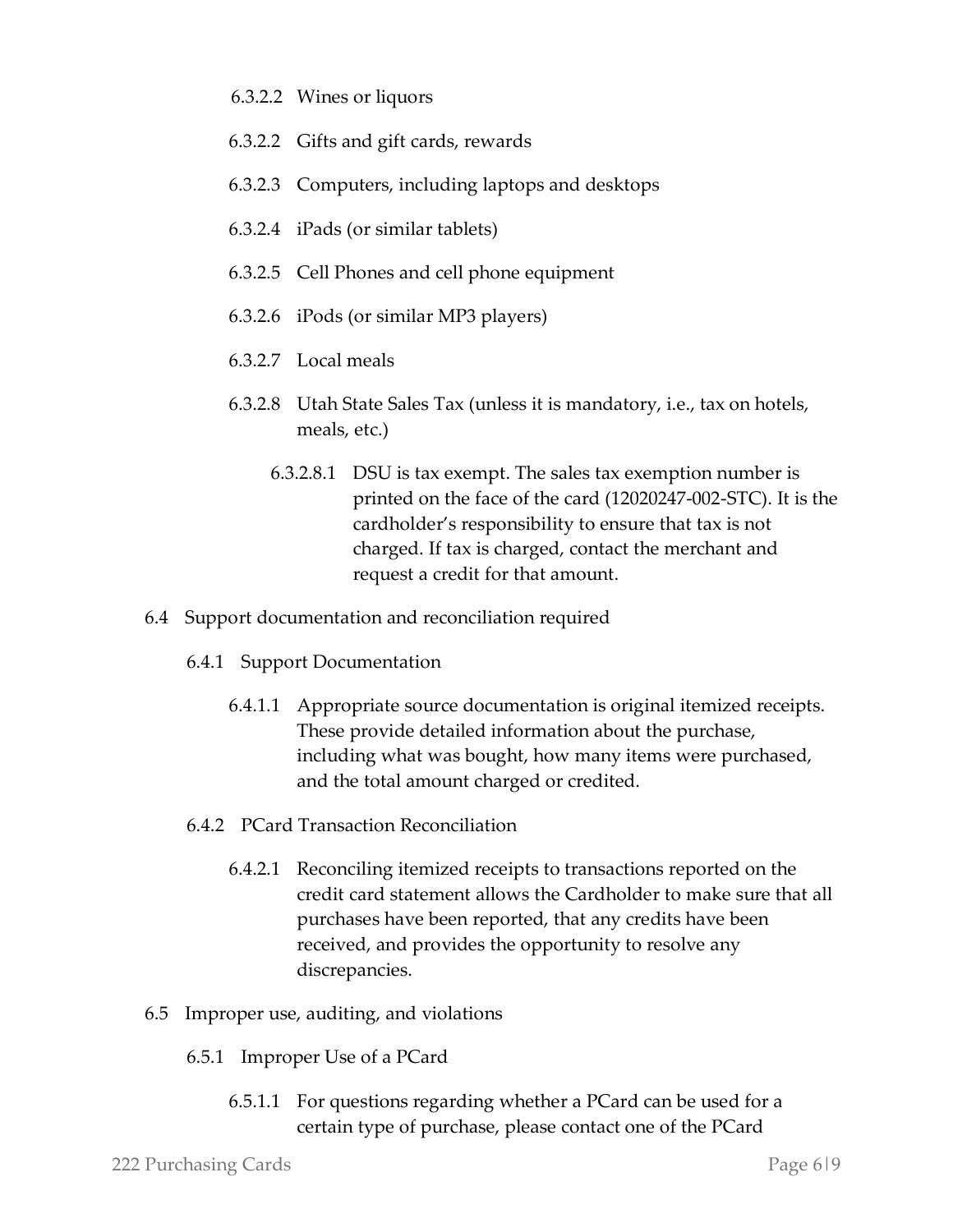Administrators for assistance.

6.5.1.2 The PCard Program is administered in accordance with policies and procedures established by the University. Purchasing Services is authorized to suspend or revoke PCard privileges for cardholders considered to be in violation of University purchasing and PCard policies and procedures.

#### 6.5.2 Audits of PCards

- 6.5.2.1 All PCard transactions are audited as part of a formal review process. The formal review will be conducted by Internal Audit. Deficiencies and violations are assessed by the internal auditor. The review process will generally follow the outline below.
	- 6.5.2.1.1 Cardholders and Budget Administrators are contacted when there are questions regarding the audited transactions in their area.
	- 6.5.2.1.2 After the audit is completed, cardholders are notified regarding any deficiencies found and given the opportunity to correct the deficiency depending on the circumstances.
	- 6.5.2.1.3 Cardholder's supervisor will be notified of unresolved audit violations, points assessed and suspended PCards.
	- 6.5.2.1.4 The Board of Trustees Audit Committee will be informed of fraudulent use of PCards.

#### 6.5.3 PCard Violations

- 6.5.3.1 DSU uses a points system to assess employee PCard violations. Points are assessed by the Internal Audit Department and are based on the nature of each violation. A cardholder may only accumulate a certain number of points before their card is suspended/revoked. For additional information relating to the points system see the Purchasing Card or Internal Audit web sites.
- 6.5.3.2 Below are some violations and definitions:
	- 6.5.3.2.1 An *unreported personal purchase* is any purchase made with a DSU PCard that is not specifically for University purposes and is discovered by anyone other than the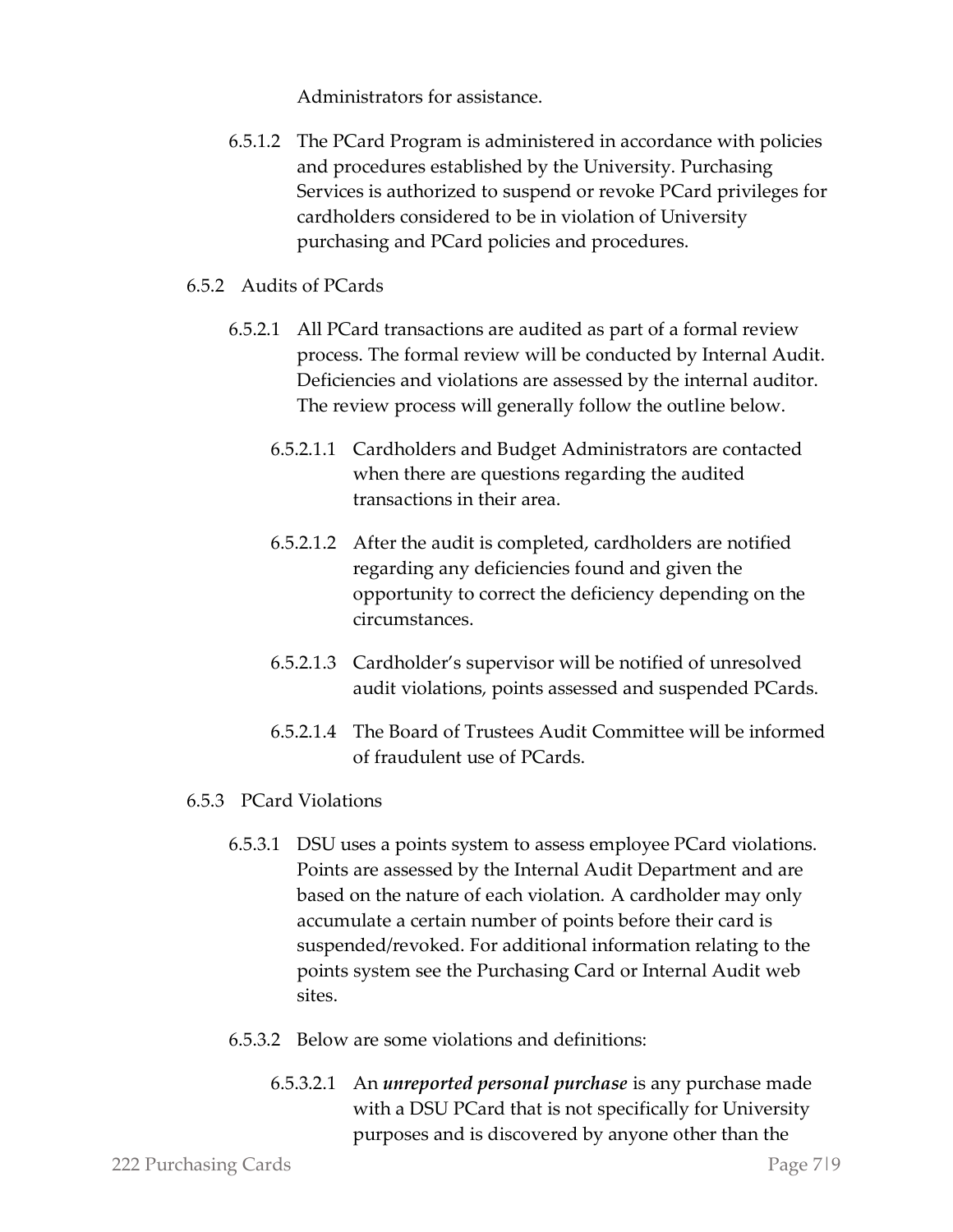cardholder.

- 6.5.3.2.2 *Lending Purchasing Card* is any time the Purchasing Card is being used by anyone other than the authorized cardholder. However, administrative assistants may use a supervisor's PCard to make travel reservations for the supervisor, only.
- 6.5.3.2.3 A *split transaction* is any transaction where the cardholder asks a vendor to run multiple transactions as a way of circumventing the transaction limits assigned to the card. It can also be a conscious decision by the cardholder to make multiple purchases from a vendor in a short period of time as a way of circumventing transaction limits or other procurement guidelines.
- 6.5.3.2.4 *Failure to provide supporting documentation* is when a cardholder fails to provide a "receipt" substantiating a purchase made or a credit received. The receipt must include, at a minimum, the date of the purchase/credit, vendor name, and an itemized listing of what was purchased and the price of each item.
- 6.5.3.2.5 *Failure to provide required approval signatures* is when, at the time of audit, the cardholder has not acquired the appropriate approval signature from the budget administrator or the budget administrator's expressly designated supervisor for purchases made. Designee authorizations must be in writing and state the period of time that the approval has been authorized.
- 6.5.3.2.6 An *unapproved purchase* constitutes a purchase made by the cardholder that was not approved by the appropriate budget administrator or violates University procurement and purchasing card policies and procedures. Contact the PCard Administrator if you have questions.
- 6.5.3.2.7 Each card is assigned a single transaction limit and monthly cycle limit. Purchases over these limits will be considered a *purchase exceeding single/cycle limit*. To learn more about PCard limits contact the PCard Administrators.
- 6.5.3.2.8 *Improper coding of transactions* is when the coordinator